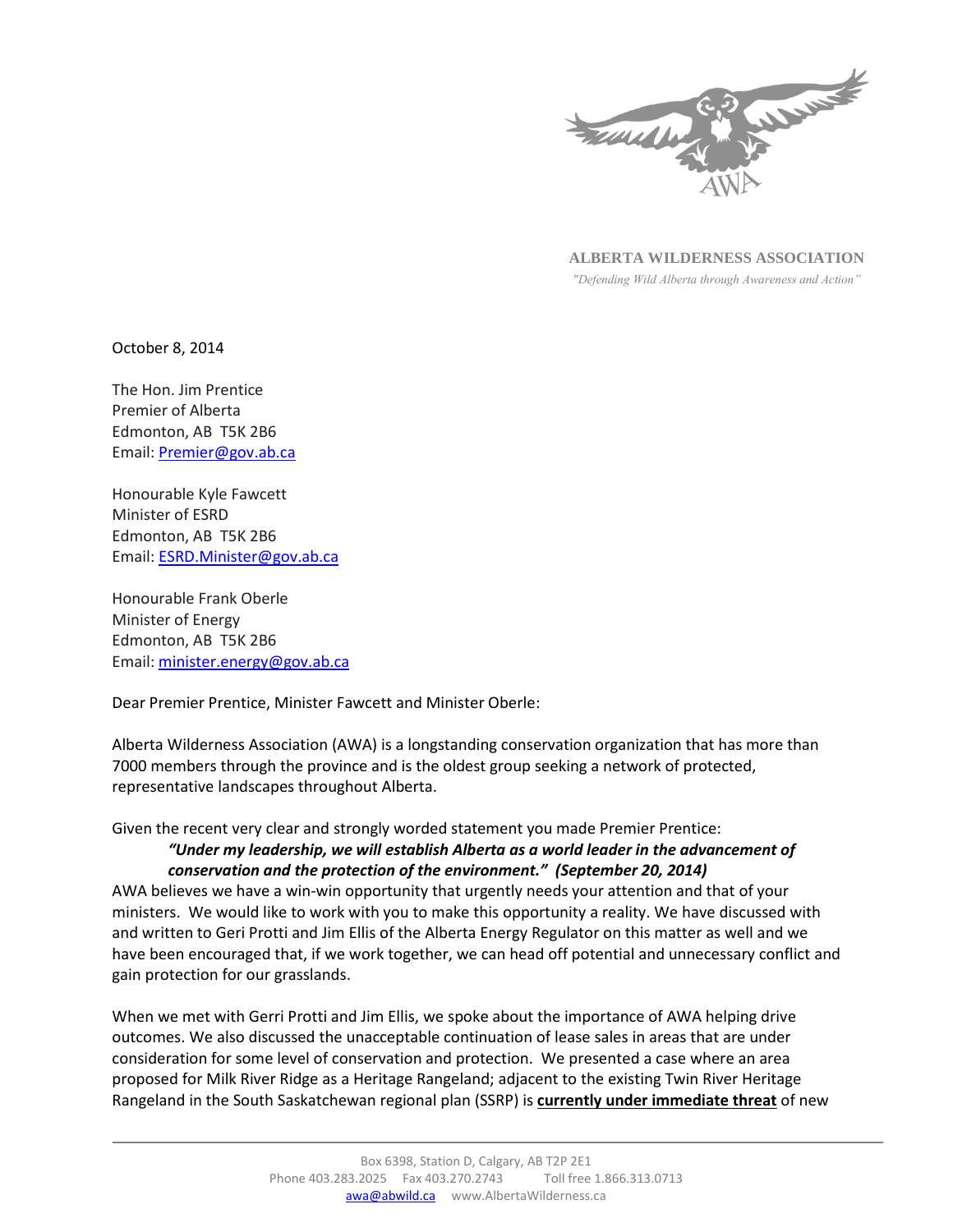petroleum exploration and development by DeeThree . I've attached a map showing the area at the end of this letter. Regrettably, the SSRP is allowing new development while planning continues for protection. It is our view that subsurface rights for this area (and any in the Onefour addition also identified on that map) need to be surrendered to the Crown and appropriate compensation paid.

Unlike the Lower Athabasca plan, not a single acre of land with existing energy leases was moved forward as a conservation area in the SSRP. The Milk River Ridge local lease-holding rancher is supportive and her neighbours are also supportive of the protection and designation as Heritage Rangeland; collectively, they don't want new oil development on this piece of land as they recognize the priceless value of intact native prairie and a vital ecosystem. You may know that Alberta has not met its Special Places 2000 targets for protected areas in the grassland natural region and both the Twin River and Onefour additions would help towards those goals. Your statement defining Alberta "*as a world leader in the advancement of conservation and the protection of the environment"* is refreshing and encouraging and taking time and resources to establish this Heritage Rangeland on the Milk River Ridge would help give reality to those words.

The second map at the end of this letter shows a more general focal area for conservation planning for grassland protection. These priority subregional planning areas must be organized under some directed process to reduce footprint from new leasing and development while planning is ongoing. We believe that a model like the Hay-Zama process *(we would be happy to provide details on this successful process)* could assist with implementing grassland conservation planning and protection and some limited energy development in these areas. This would fit within AER's play based regulation concept, but where the focus is on protection not development.

Given significant timing pressures, we would like to see the Milk River area/DeeThree matter settled before any other applications for development are made on these lands. This would avoid unnecessary conflict in the face of clear direction about where government intends to head; which means this Milk River Ridge area will be added to the Twin River Heritage Rangeland protected area. In the case of the Milk River Area, compensation to DeeThree for mineral rights payments would provide a significant amount of good faith as we all work towards improving Alberta's progress towards its grasslands protection targets.

We look forward to your thoughts on this matter and would appreciate a meeting at your earliest convenience.

With sincere best regards,

Christyan

Christyann Olson Executive Director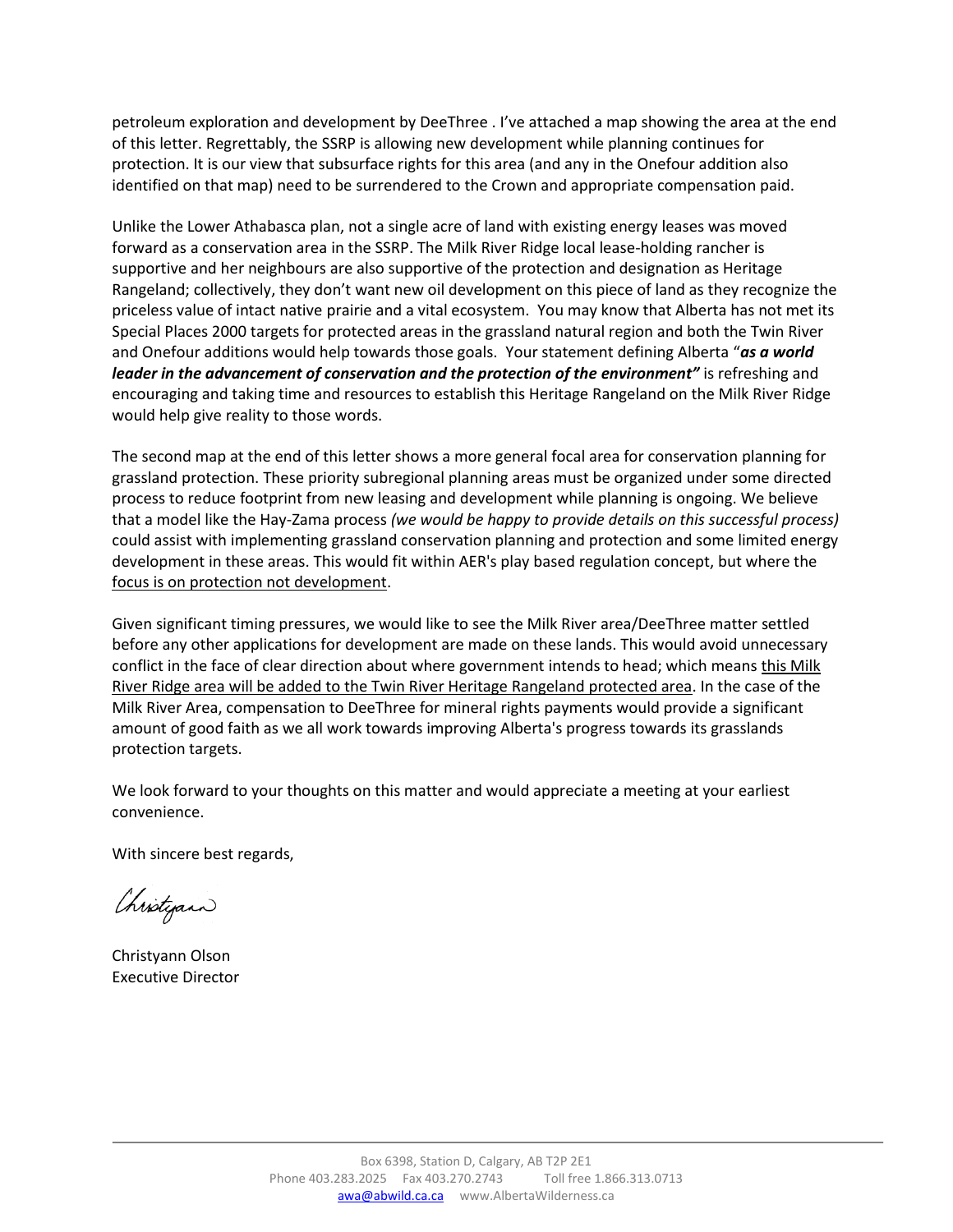

Map 1—South Saskatchewan Regional Plan map showing proposed additions to protected areas